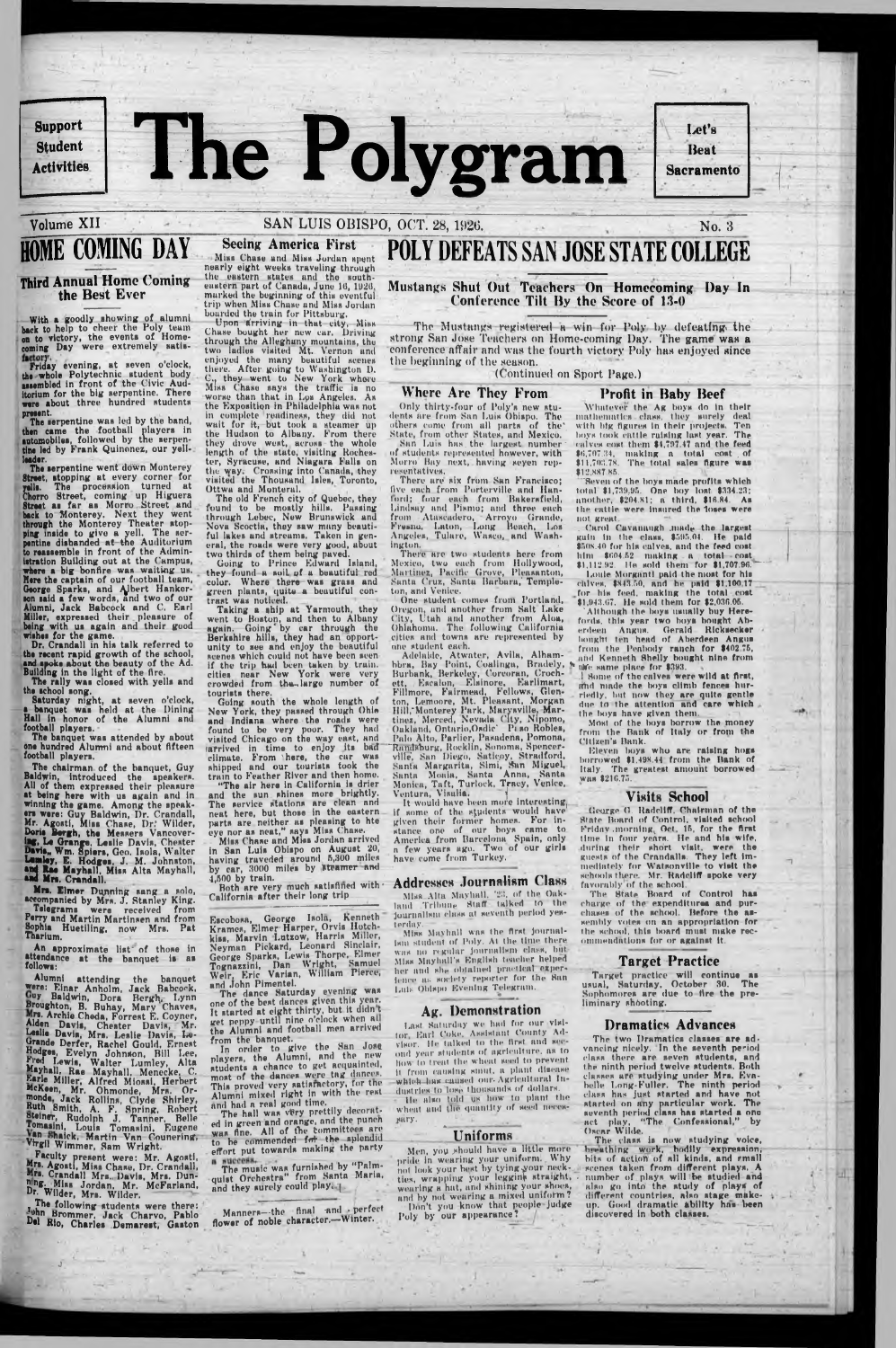# THE POLYGRAM

| EDITORIAL STAFF                                                                                  |                                           |
|--------------------------------------------------------------------------------------------------|-------------------------------------------|
|                                                                                                  |                                           |
|                                                                                                  |                                           |
| <b>DEPARTMENTS</b>                                                                               | $\sim$ $\sim$ $\sim$ $\sim$ $\sim$ $\sim$ |
|                                                                                                  |                                           |
|                                                                                                  |                                           |
|                                                                                                  |                                           |
|                                                                                                  |                                           |
|                                                                                                  | $\blacksquare$                            |
| <b>REPORTERS</b>                                                                                 |                                           |
|                                                                                                  |                                           |
|                                                                                                  |                                           |
|                                                                                                  |                                           |
|                                                                                                  |                                           |
|                                                                                                  |                                           |
|                                                                                                  |                                           |
|                                                                                                  | LL                                        |
|                                                                                                  |                                           |
|                                                                                                  |                                           |
|                                                                                                  |                                           |
|                                                                                                  |                                           |
|                                                                                                  |                                           |
| <b>BUSINESS STAFF</b>                                                                            |                                           |
|                                                                                                  |                                           |
|                                                                                                  |                                           |
| <b>FACULTY ADVISERS</b>                                                                          |                                           |
|                                                                                                  |                                           |
|                                                                                                  |                                           |
|                                                                                                  |                                           |
| Entered as second-class matter October 22, 1925, at the post office at San Luis Obispo, Califor- |                                           |

nia, under the Act of March 3, 1879,

A bi-weekly publication issued by the California Polytechnic School, San Luis Oblapo, California.<br>Subscription, one dollar a year. Single copies, ten cents. Printed by the California Polytochnic Echool Print Shop.

# **Editorial**

The lack of a proper football practice field has been the greatest handi-<br>cap under which Coach Agosti and his<br>squad have had to train. The condition of Poly Field is discouraging, many injuries being sustained in practice. The Mustangs get less scrimmage than is<br>necessary for the development of a good team just because the Coach can not afford to take the chance of losing some of his best men by putting them through too much scrimmage on the hard field provided them.

Mr. Agosti and his men labor for<br>two hours each afternoon that Polytechnic may have a team to compare with those of the largest schools. The need of a turfed field is evident and now is a good time to start thinking about it.

# **School Spirit**

Fellow students, do you really know<br>what school spirit is?<br>Do you feel in your hearts the love<br>for Poly? I have only been here for<br>two months and I feel as if I have been here for years.

Do you know that a school without spirit is like a reom without windows? School Spirit helps as not only in our sports, but also in our studies.

Without our support our team can not bring honors to this school. Our boys have shown lots of spirit by going out and practicing football every night. No one would say that all the school should go out for practice, but we can at least go out to the games and show that we appreciate the work's of the team.' There are always some who, when there is a game, go to other amusements finded. If we win, these same fellows go around saying. "We won"; if we lose, they go around criticizing our players.

About ten or fifteen minutes after the game starts, we all stand up and we stop yelling, not realising that in order to have our team win, we have<br>to give them "pep" all through the<br>game. Lots of students do not think that it takes brains to run a rooting section. There are two principal things which we have to remember in order to make any senool affair come out successfully: cooperation of students, and School Spirit.

Write For The Polygram Within the student body, there has been criticism to the effect that one class seems to be monopolizing the Polygram.

The Journalism class feels responsible for the paper, but does not mean to monopolize it. Any student in school is welcome to contribute to the Polygram. If any person hears or sees something that should go in the paper, he may either tell it to some member of the staff or write it up and hand it<br>into the editor. Although the members of the staff try to see all and hear all. quite often something slips by unnotieed.

The members of the Journalism class are inexperienced in this line of work, but are learning fast. After the staff has had a little more practice we expect to have one of the finest papers put out by any school.

put out by any school.<br>
As long as this is a student project,<br>
As a student body, believe it should<br>
be treated as such. We already know<br>
that many of the students can write<br>
good material, by a few of the poems<br>
and songs handed in.

Cooperation is one of Poly's old mottoes, so come on, students, cooperate with the "Polygram.

GERALDINE COWELL.

### Yells

The students of Poly showed the faculty just how well they could yell<br>at the assembly, October 20. The yell-

ing was the best done this year.<br>Besides the yelling, Frank Quinonez<br>led the students in the school song.<br>Mrs. Fuller had them sing it first. under her direction, and then Frank tried it. After the start, which was rather weak, they sang quite well.

Coach Aosti urged the students to<br>get behind the team and sell tickets for the games.

Friday, enthusiatic minor pep rallys were held the first part of each period during the day.

# Poly's Orchestra

The orchestra's first appearance on October 13 was a great success.<br>Everyone was delighted with the way

# POLY CHATTER

Ellen Margaret is rapidly recovering from a serious operation for appendicitis. She returned home last Saturday, and will probably be back to<br>school in a number of weeks.

The journalism class misses Shirley very much. She is out of school with<br>a severe case of quinsy. We will certainly<br>taility be glad to have you back, Shirley.

Mr. Tennant was out of school Thursday with tonsilitis.

Jenny McClellan has been working<br>in the office.

 $- 0 1$ 

Two new students have entered school, Berke and Jack Rummler.

Lenore Buechler who was hurt in an automobile accident the first of the school year, has returned to school and is doing some stenographic work and is come to the for Mr. Rathbone.

Fred Lewis has been carrying his hand around in a sling; and is unable-<br>to drive. His hand was scratched in some way and infection set in.

Muriel Longfellow, a last year's student, has returned from Arizona to continue her studies here. We welcome you back, Muriel.

Melvin Jones, formerly an Ag stu-<br>dent, was a visitor Friday, October 15. He is now attending Tulare High School.

Rust and Perry have bought a 26<br>hand ford (sold 26 times) a Jr. 16<br>(not eight, because 16 can ride in it). They have swiped two lanterns for headlights. One morning they got up<br>at four o'clock to go riding. They<br>must be proud of it because it's the first morning they have been up before the bugle call.

# $\bullet$

We wonder why William Farley has become a woman hater. For information ask Raymond Perry.

Ellsworth Hald '25, writes from<br>Figstaff, Arizona, that he is attending State Teachers College, taking a course in physical education. He would like to hear from some of the old Polyites.

# AUD NOTES

I would just as soon wake up asphyxiated as frozen. This was one of<br>the strong arguments which was<br>brought up by Sinclair at the Aud Club meeting.

 $\bullet\bullet\bullet$ 

Sign on Thorpe's door Wednesday<br>night, "Dear Chuck: If I'm studying when you come in, please wake me  $\mathbf{u}$ 

Funny things will happen in the Civic Aud. Sunday night Able found<br>out that he was too heavy, for his bed, when he woke up, spread all over the floor. Scotty was sleeping on the pool table Monday morning when roll-call was blown.

May Prewer was quite badly burned<br>about the face Sunday when the oven<br>about this his was working evolved. vith which she was working exploded, shooting fire toward her, burning her face and hair. Fortunately her mother and a boy were close by to put the fire out,

## **Aud Club**

Since Jack Yates, past president of<br>the Aud Club was called home, the<br>vice-president, Earl Roberts, took<br>office as president. This transfer leaving the chair of vice-president vacant, a meeting was held on Monday, Oct. 18, 1926, for the purpose of election of a new vice-president which resulted<br>in the election of Leonard Sinclair. The secretary-treasurer as elected at<br>an earlier meeting is Larry Henry.

an extractmenties was also selected to<br>represent the boys in their school<br>affairs. Charlie Demarest was made<br>the chairman of this committee and<br>Bob Hubler and Gaston Escobaso committee men.

The constitution adopted at the<br>meeting of October 4 is as follows:

Article 1.

The name of this organization shall be the Aud Club.

Its purpose shall be to promote<br>good fellowship among the Aud Club members, encourage school spirit, promote social activities in the Aud Club<br>and to work for the betterment of the school as a whole at all times.

### Article II.

Membership.<br>Membership shall include all members that live in the Civic Auditorium<br>and any other student who might be voted in by the Club.

# Article III.

Government.<br>The government of this organization shall be carried on by president, vice-president, secretary and treasurer, legally elected as hereafter provided.

### Article IV The Election of Officers.

The officers of this organization<br>shall be elected at the first stated meeting each semester for the ensuing term.

Section 1. It shall be necessary to obtain a majority vote for election of officers.

Sec. 2. All voting in connection with election of officers shall be by secret ballot.

secret ballot.<br> **Article V.**<br> **Meetings.**<br>
There shall be stated meetings<br>
every two weeks on Monday night<br>
at seven o'clock. Special meetings<br>
may be called by the president.<br>
Article VI.<br>
Finally the Martings

# Finance.

Section 1. There shall be regular<br>semester dues. The amount of which<br>will be fifty cents (\$.50) each semester.

Sec. 2. Assessment may be levied<br>y three-fourths majority of the by active membership.<br>Article VII.

### Amendments.

Amendents may be made at any<br>time by three-fourths majority of<br>the active membership providing they<br>first be posted on the bulletin board<br>at least one week before being voted upon.

### Conclusion

This constitution was drawn up by<br>the Constitutional Committee consisting of six committee men:

Thorpe, chairman; Sinclair, Sparks,<br>Schuyler, Jeppesen, Holst, and Ystes.<br>Drawn up September 29, 1926.<br>Adopted October 4, 1926.

# Ag Projects

The boys in project work are doing fine so far. There are two boys who<br>have beef. The animals are slowly<br>being put on full ration which will put

Don't you know that our boys are playing for our benefit as much as for theirs? They are taking chances of being hurt just to bring honors to this school.

We have the material, one of the best of coaches, and practically everything except one thing, and that is

enough School Spirit.<br>
Don't you think we should show our<br>
appreciation of the team's efforts by<br>
going out to the games and supporting the players?

Don't you think that it is only fair that we should do our part by going out and yelling for them?

How can the yell-leader produce effective cheering when there is nobody to back him up, when ten of us go to one end of the field and another ten to the other end?

Let's get behind him and support<br>him and let us think of this matter

 $+ -1$ 

 $21.1$ 

 $A = 21$ 

they played and the size of the orchestra. Poly is indeed lucky to have so many talented people. Many schools larger than Poly do not have as large an orchestra as we have.

seriously and try to build School Spirit in our own hearts. If we have none, nobody can put it into us.

Love of your school like love of your country should be part of your life. Let us all move as one unit and not as a hundred units

Let's get behind our coach, team, yell-leader and faculty and "yell," "yell," "yell."

GASTON ESCOBOSA.

(Editor's Note.-This article was written before the last two games, but is being published because of its<br>merits. Polytechnic has certainly showed the spirit at school activities<br>the past two weeks. The way things<br>have pepped up lately the school must have anticipated this editorial.)

Dripping with sweat, mud and blood all over him. Larry Henry, the dashing half-back marked his exit from the football field at Santa Maria.

Larry played hard all through the<br>game and is well worthy of the praise<br>which he received. Many of the<br>breaks were pleked up by Larry so we will call Larry the hero of the game. He seemed to be the center of attraction especially with the fairer sex.

If you don't know him, he was the<br>boy in the Poly uniform who played so hard in the band all through the game, pleking out the breaks in the muste.

Friend: What kind of work do you  $d\alpha$ 

Mr. Preuss: I'm a teacher. Friend: I don't work either. on the fat that is needed. There is<br>now over 200 tons of good alfalfa hay that will be consumed by the beef for the coming period.

Souje of the boys of the Ag. department have entered the pig feeding contest which the Kiwanis Club' is sponsoring in this community. The boy who puts the most gain on his pig the least amount of feed gets a with free trip to Davis at the beginning of next school year.

A number of field projects are to be<br>taken up by the boys soon. Barley and peas will be the main projects. There are some wheat, oats and some vegetable projects.

"Is that all?" asked Mr. Dunning of Mr. Rathbone when the latter purchased 100 hogs for Poly from the Arroyo Grande country.

Alfred: Why have words roots? Miss Carne: How eine could the language grow?

 $\vert$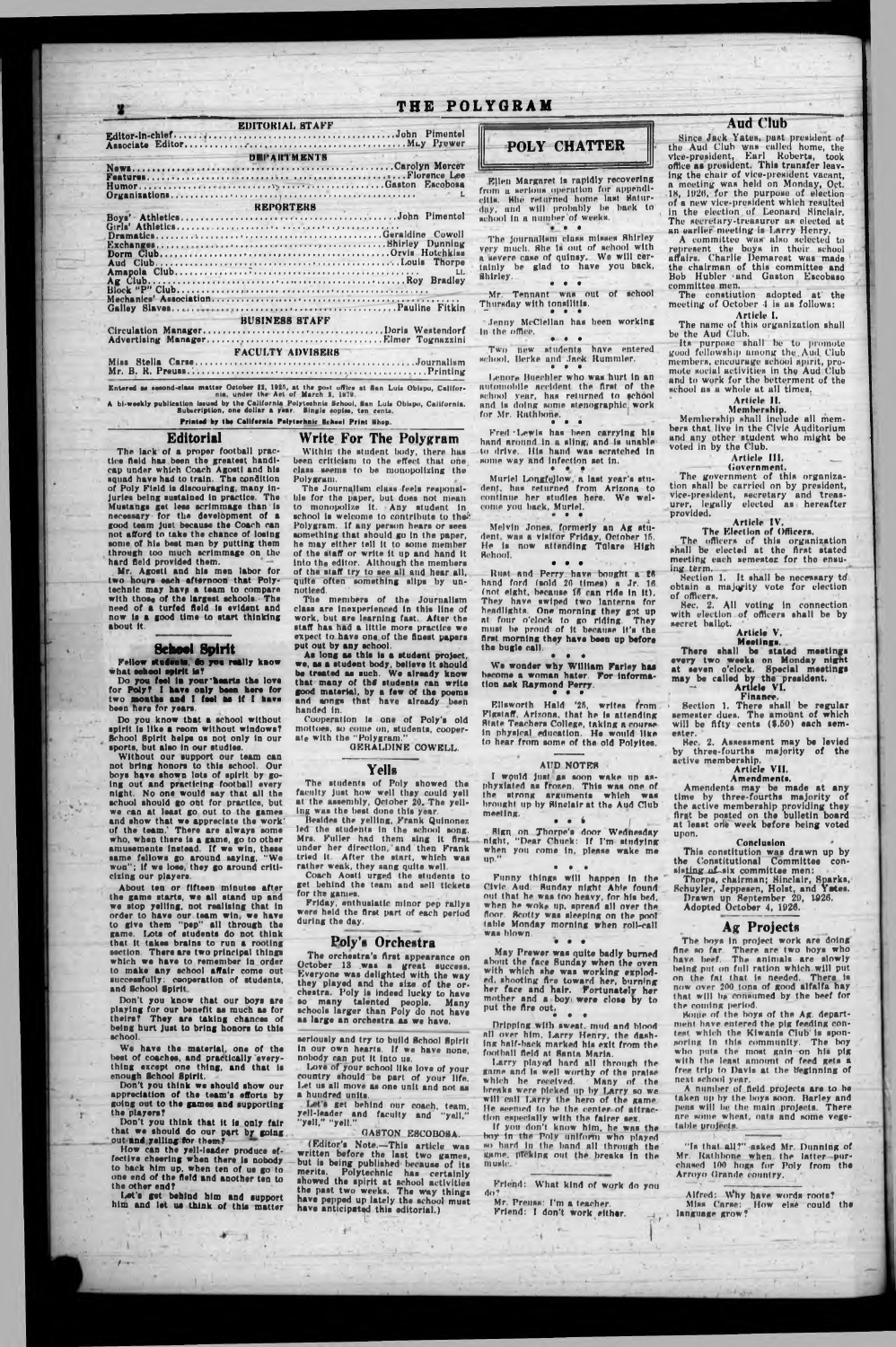

this issue of the Polygram.